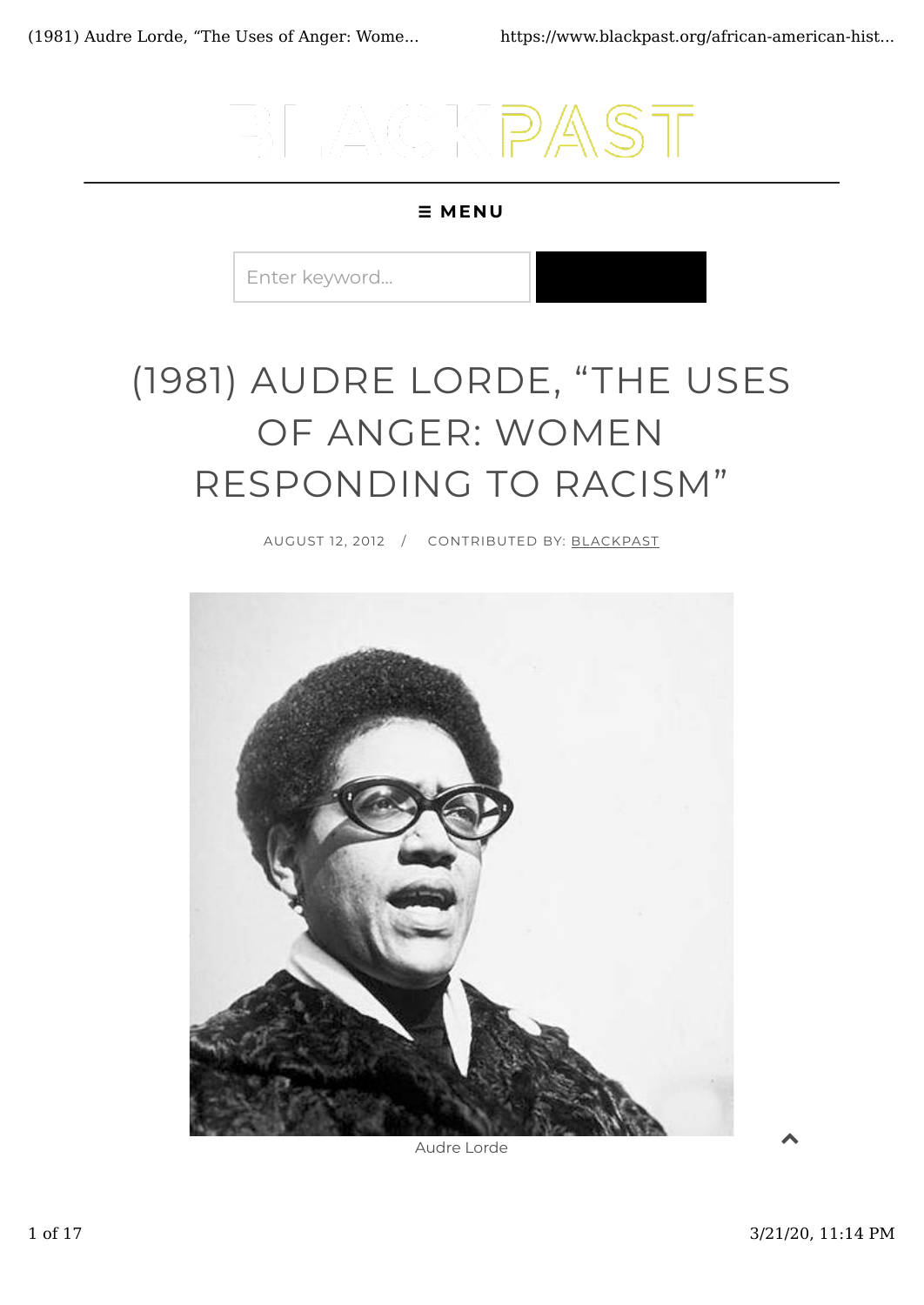Photo by Elsa Dorfman (CC BY 2.5)

In June 1981, Audre Lorde gave the keynote presentation at the National Women's Studies Association Conference, Storrs, Connecticut. Her presentation appears below.

Racism. The belief in the inherent superiority of one race over all others and thereby the right to dominance, manifest and implied.

Women respond to racism. My response to racism is anger. I have lived with that anger, ignoring it, feeding upon it, learning to use it before it laid my visions to waste, for most of my life. Once I did it in silence, afraid of the weight. My fear of anger taught me nothing. Your fear of that anger will teach you nothing, also.

Women responding to racism means women responding to anger; Anger of exclusion, of unquestioned privilege, of racial distortions, of silence, ill-use, stereotyping, defensiveness, misnaming, betrayal, and co-optation.

My anger is a response to racist attitudes and to the actions and presumptions that arise out of those attitudes. If your dealings with other women reflect those attitudes, then my anger and your attendant fears are spotlights that can be used for growth in the same way I have used learning to express anger for my growth. But for corrective surgery, not guilt. Guilt and defensiveness are bricks in a wall against which we all flounder; they serve none of our futures.

Because I do not want this to become a theoretical discussion, I am going to give a few examples of interchanges between women that illustrate these points. In the interest of time, I am going to  $\mathsf{\scriptstyle{L}}$  $\blacktriangle$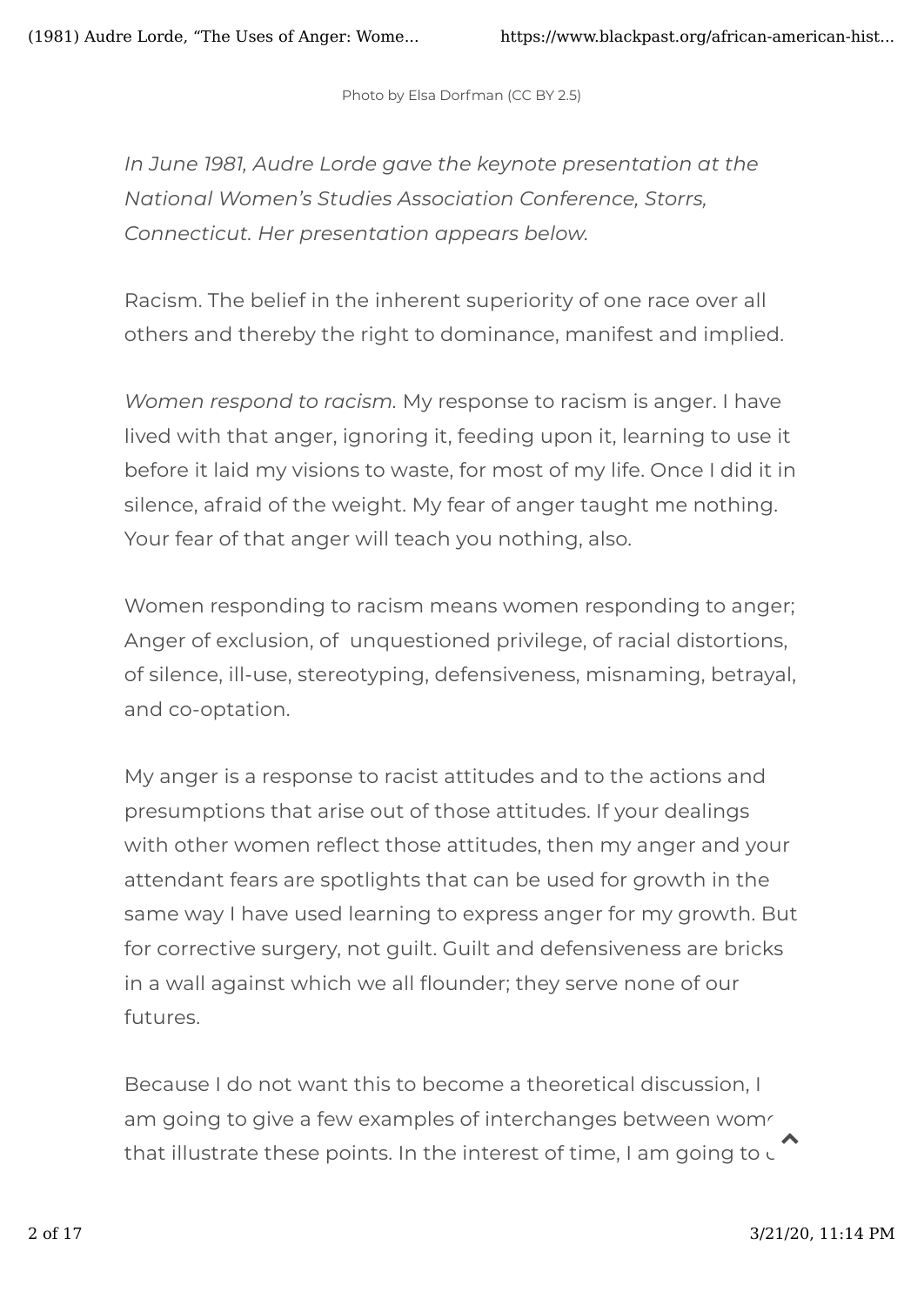them short. I want you to know there were many more.

For example:

• I speak out of direct and particular anger at an academic conference, and a white woman says, "Tell me how you feel but don't say it too harshly or I cannot hear you." But is it my manner that keeps her from hearing, or the threat of a message that her life may change?

• The Women's Studies Program of a southern university invites a Black woman to read following a week-long forum on Black and white women. "What has this week given to you?" I ask. The most vocal white woman says, "I think I've gotten a lot. I feel Black women really understand me a lot better now; they have a better idea of where I'm coming from." As if understanding her lay at the core of the racist problem.

• After fifteen years of a women's movement which professes to address the life concerns and possible futures of all women, I still hear, on campus after campus, "How can we address the issues of racism? No women of Color attended." Or, the other side of that statement, "We have no one in our department equipped to teach their work." In other words, racism is a Black women's problem, a problem of women of Color, and only we can discuss it.

• After I read from my work entitled "Poems for Women in Rage," a white woman asks me: "Are you going to do anything with how we can deal directly with our anger? I feel it's so important." I ask, "How do you use your rage?" And then I have to turn away from the blank look in her eyes, before she can invite me to participat in her own annihilation. I do not exist to feel her anger for her.  $\blacktriangle$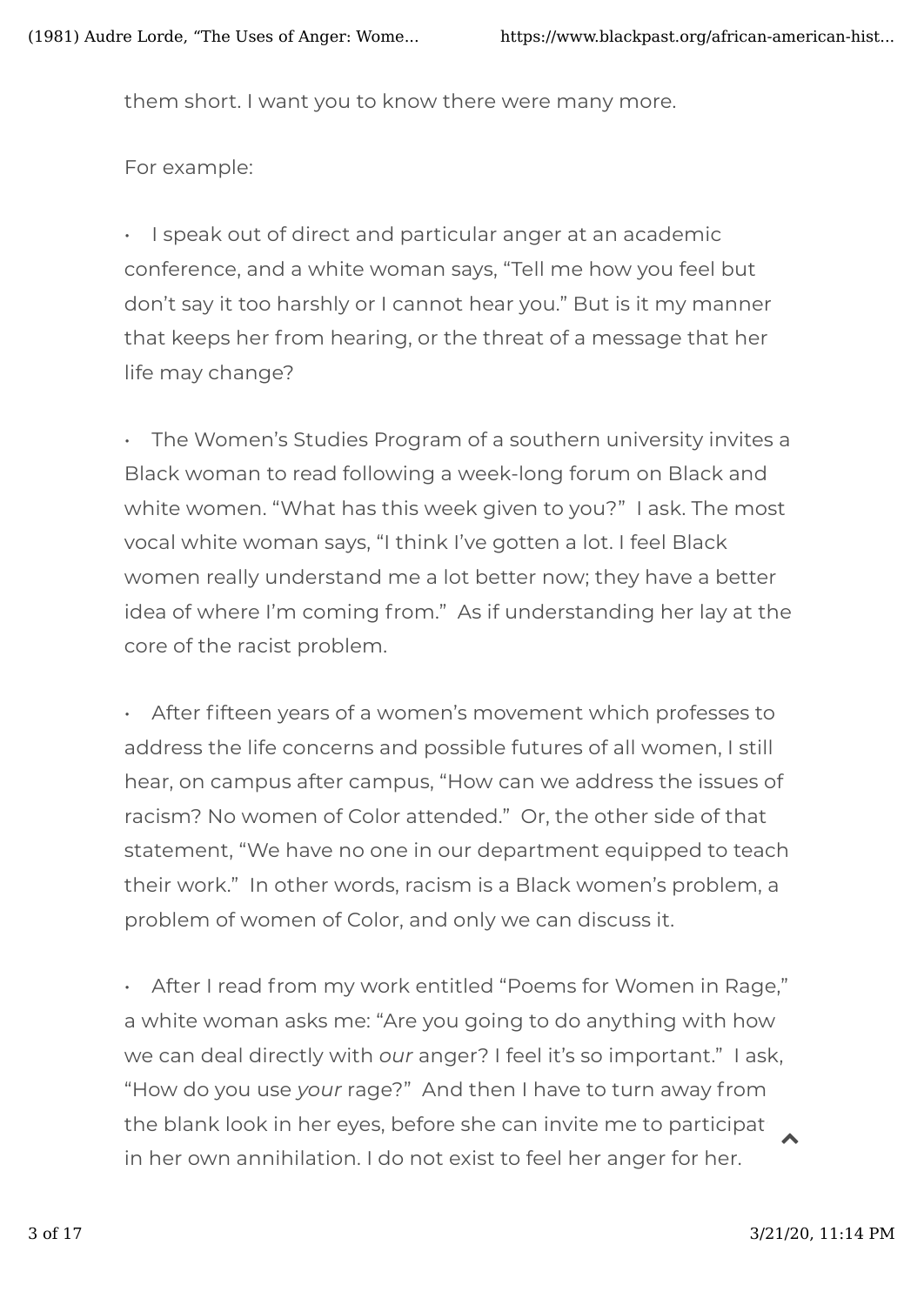• White women are beginning to examine their relationships to Black women, yet often I hear them wanting only to deal with little colored children across the roads of childhood, the beloved nursemaid, the occasional second-grade classmate – those tender memories of what was once mysterious and intriguing or neutral. You avoid the childhood assumptions formed by the raucous laughter at Rastus and Alfalfa, the acute message of your mommy's handkerchief spread upon the park bench because I had just been sitting there, the indelible and dehumanizing portraits of Amos 'n Andy and your daddy's humorous bedtime stories.

• I wheel my two-year-old daughter in a shopping cart through a supermarket in Eastchester in 1967, and a little white girl riding past in her mother's cart calls out excitedly, "Oh look, Mommy, a baby maid!" And your mother shushes you, but she does not correct you. And so fifteen years later, at a conference on racism, you can still find that story humorous. But I hear your laughter is full of terror and disease.

 $\cdot$  A white academic welcomes the appearance of a collection by non-Black women of Color. "It allows me to deal with racism without dealing with the harshness of Black women," she says to me.

• At an international cultural gathering of women, a well known white american woman poet interrupts the reading of the work of women of Color to read her own poem, and then ashes off to an "important panel."

If women in the academy truly want a dialogue about racism, it  $\lambda$ require recognizing the needs and living contexts of other women.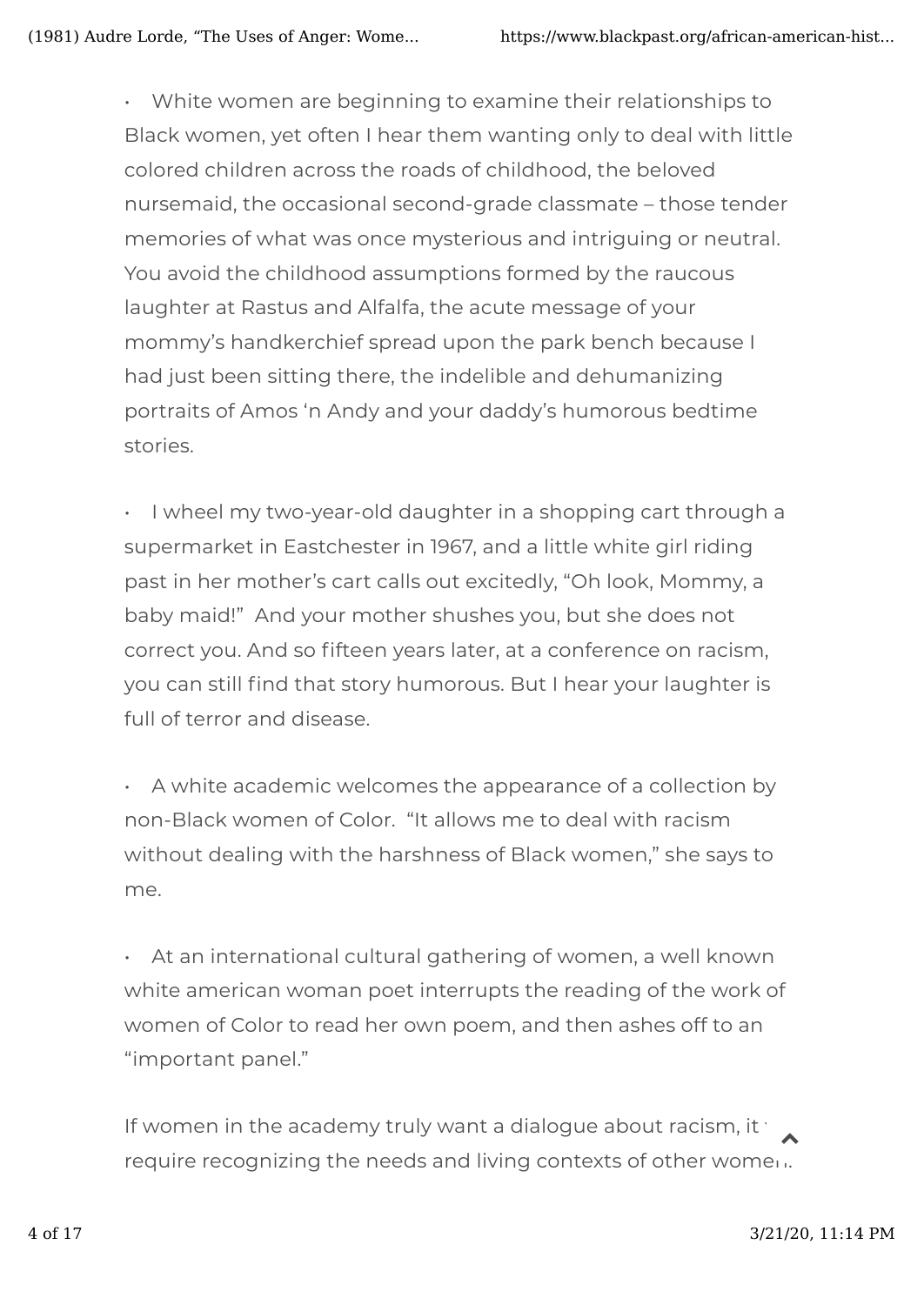When an academic woman says, "I can't afford it," she may mean she is making a choice about how to spend her available money. But when a woman on welfare says, "I can't afford it," she means she is surviving on an amount of money that was barely subsistence in 1972, and she often does not have enough to eat. Yet the National Women's Studies Association here in 1981 holds a conference in which it commits itself to responding to racism, yet refuses to waive the registration fee for poor women and women of Color who wished to present and conduct workshops. This has made it impossible for many women of Color – for instance, Wilmette Brown, of Black Women for Wages for Housework – to participate in this conference. Is this to be merely another case of the academy discussing life within the closed circuits of the academy?

To the white women present who recognize these attitudes as familiar, but most of all, to all my sisters of Color who live and survive thousands of such encounters – to my sisters of Color who like me still tremble their rage under harness, or who sometimes question the expression of our rage as useless and disruptive (the two most popular accusations) – I want to speak about anger, my anger, and what I have learned from my travels through its dominions.

Everything can be used / except what is wasteful / (you will need / to remember this when you are accused of destruction').

Every woman has a well-stocked arsenal of anger potentially useful against those oppressions, personal and institutional, which brought that anger into being. Focused with precision it can become a powerful source of energy serving progress and chan $^{\prime}$ And when I speak of change, I do not mean a simple switch of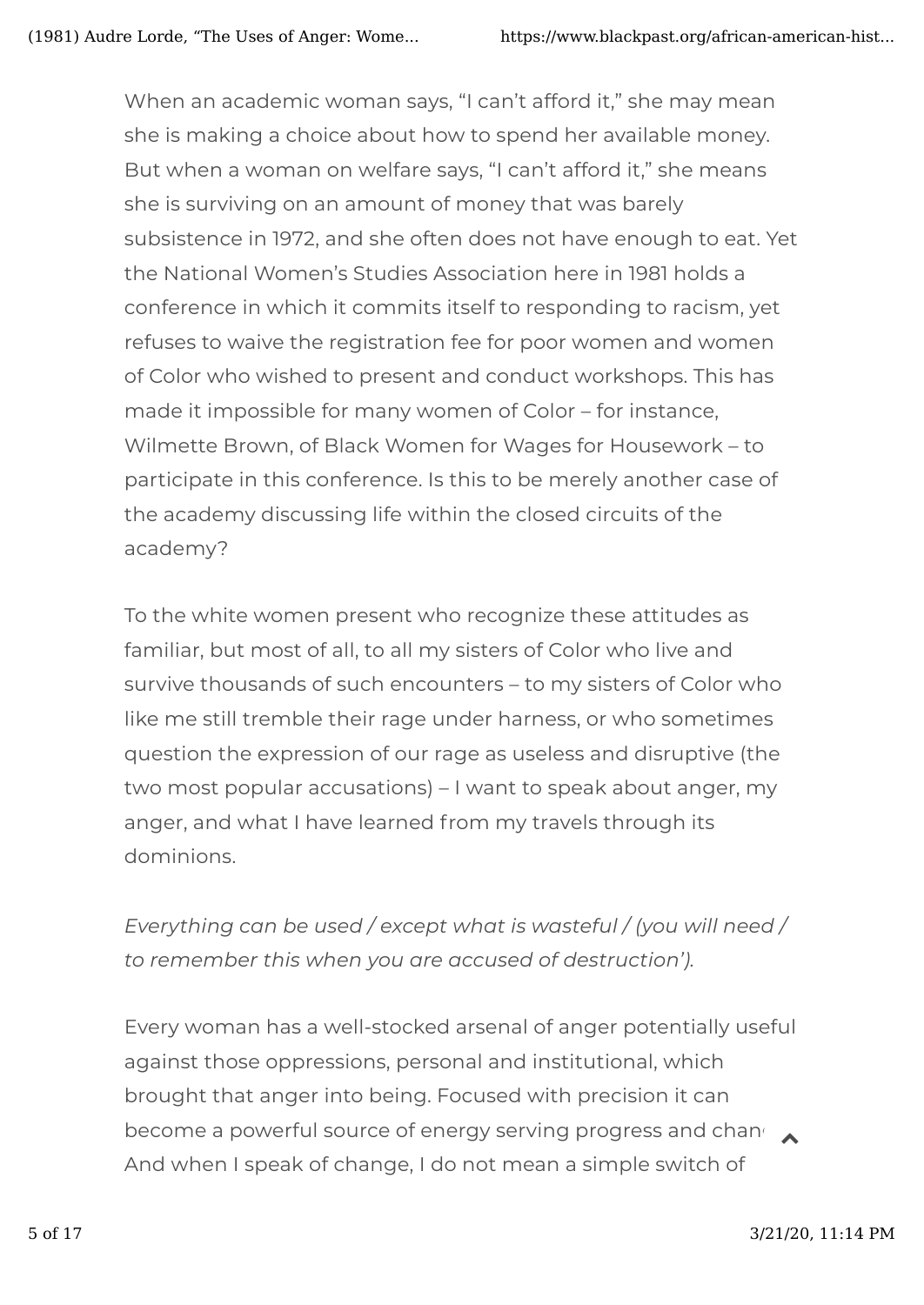positions or a temporary lessening of tensions, nor the ability to smile or feel good. I am speaking of a basic and radical alteration in those assumptions underlining our lives.

I have seen situations where white women hear a racist remark, resent what has been said, become filled with fury, and remain silent because they are afraid. That unexpressed anger lies within them like an undetonated device, usually to be hurled at the first woman of Color who talks about racism.

But anger expressed and translated into action in the service of our vision af!d our future is a liberating and strengthening act of clarification, for it is in the painful process of this translation that we identify who are our allies with whom we have grave differences, and who are our genuine enemies.

Anger is loaded with information and energy. When I speak of women of Color, I do not only mean Black women. The woman of Color who is not Black and who charges me with rendering her invisible by assuming that her struggles with racism are identical with my own has something to tell me that I had better learn from, lest we both waste ourselves fighting the truths between us. If I participate, knowingly or otherwise, in my sister's oppression and she calls me on it, to answer her anger with my own only blankets the substance of our exchange with reaction. It wastes energy. And yes, it is very difficult to stand still and to listen to another woman's voice delineate an agony I do not share, or one to which I myself have contributed.

In this place we speak removed from the more blatant reminders of our embattlement as women. This need not blind us to the sit and complexities of the forces mounting against us and all that is  $\blacktriangle$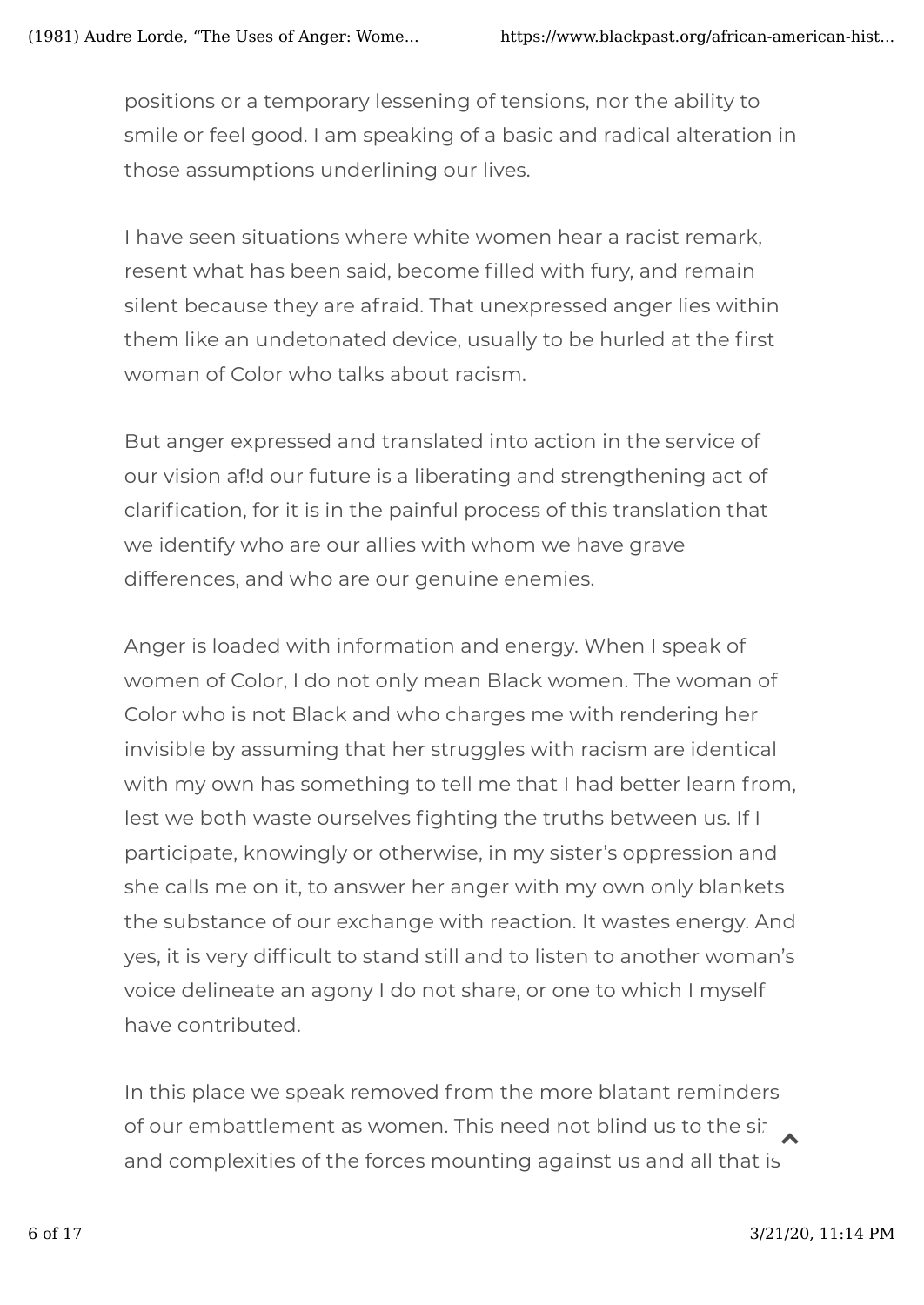most human within our environment. We are not here as women examining racism in a political and social vacuum. We operate in the teeth of a system for which racism and sexism are primary, established, and necessary props of profit. Women responding to racism is a topic so dangerous that when the local media attempt to discredit this conference they choose to focus upon the provision of lesbian housing as a diversionary device – as if the Hartford Courant dare not mention the topic chosen for discussion here, racism, lest it become apparent that women are in fact attempting to examine and to alter all the repressive conditions of our lives.

Mainstream communication does not want women, particularly white women, responding to racism. It wants racism to be accepted as an immutable given in the fabric of your existence, like evening-time or the common cold.

So we are working in a context of opposition and threat, the cause of which is certainly not the angers which lie between us, but rather that virulent hatred leveled against all women, people of Color, lesbians and gay men, poor people – against all of us who are seeking to examine the particulars of our lives as we resist our oppressions, moving toward coalition and effective action.

Any discussion among women about racism must include the recognition and the use of anger. This discussion must be direct and creative because it is crucial. We cannot allow our fear of anger to deflect us nor seduce us into settling for anything less than the hard work of excavating honesty; we must be quite serious about the choice of this topic and the angers entwined within it because, rest assured, our opponents are quite serious about their hatred  $\qquad \blacktriangleleft$ us and of what we are trying to do here.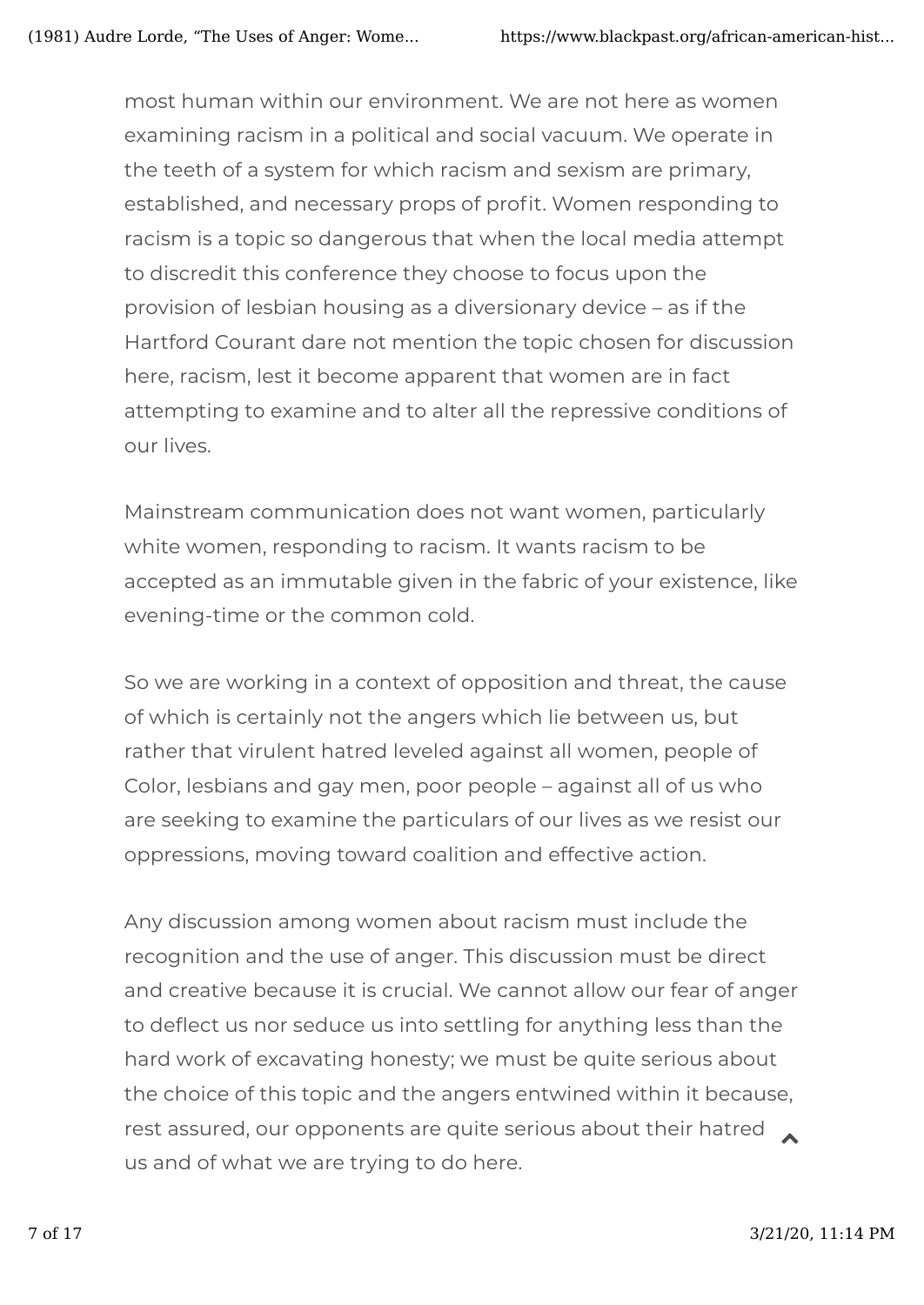And while we scrutinize the often painful face of each other's anger, please remember that it is not our anger which makes me caution you to lock your doors at night and not to wander the streets of Hartford alone. It is the hatred which lurks in those streets, that urge to destroy us all if we truly work for change rather than merely indulge in academic rhetoric.

This hatred and our anger are very different. Hatred is the fury of those who do not share our goals, and its object is death and destruction. Anger is a grief of distortions between peers, and its object is change. But our time is getting shorter. We have been raised to view any difference other than sex as a reason for destruction, and for Black women and white women to face each other's angers without denial or immobility or silence or guilt is in itself a heretical and generative idea. It implies peers meeting upon a common basis to examine difference, and to alter those distortions which history has created around our difference. For it is those distortions which separate us. And we must ask ourselves: Who profits from all this?

Women of Color in america have grown up within a symphony of anger at being silenced at being unchosen, at knowing that when we survive, it is in spite of a world that takes for granted our lack of humanness, and which hates our very existence outside of its service. And I say symphony rather than cacophony because we have had to learn to orchestrate those furies so that they do not tear us apart. We have had to learn to move through them and use them for strength and force and insight within our daily lives. Those of us who did not learn this difficult lesson did not survive. And part of my anger is always libation for my fallen sisters.

Anger is an appropriate reaction to racist attitudes, as is fury when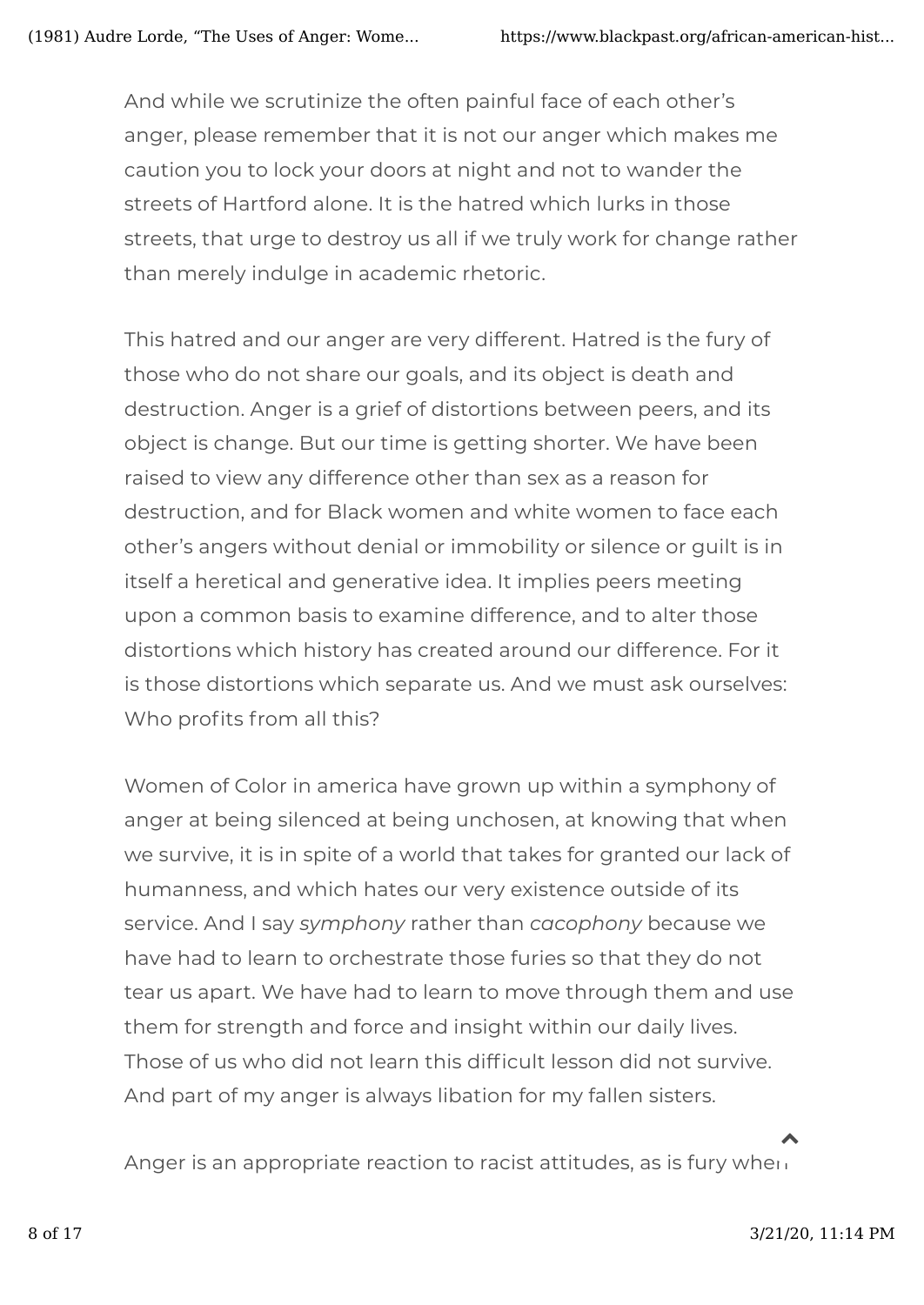the actions arising from those attitudes do not change. To those women here who fear the anger of women of Color more than their own unscrutinized racist attitudes, I ask: Is the anger of women of Color more threatening than the woman-hatred that tinges all aspects of our lives?

It is not the anger of other women that will destroy us but our refusals to stand still, to listen to its rhythms, to learn within it, to move beyond the manner of presentation to the substance, to tap that anger as an important source of empowerment.

I cannot hide my anger to spare you guilt, nor hurt feelings, nor answering anger; for to do so insults and trivializes all our efforts. Guilt is not a response to anger; it is a response to one's own actions or lack of action. If it leads to change then it can be useful, since it is then no longer guilt but the beginning of knowledge. Yet all too often, guilt is just another name for impotence, for defensiveness destructive of communication; it becomes a device to protect ignorance and the continuation of things the way they are, the ultimate protection for changelessness.

Most women have not developed tools for facing anger constructively. CR groups in the past, largely white, dealt with how to express anger, usually at the world of men. And these groups were made up of white women who shared the terms of their oppressions. There was usually little attempt to articulate the genuine differences between women, such as those of race, color, age, class, and sexual identity. There was no apparent need at that time to examine the contradictions of self, woman as oppressor. There was work on expressing anger, but very little on anger directed against each other. No tools were developed to deal with other women's anger except to avoid it, deflect it, or flee from it  $\blacktriangle$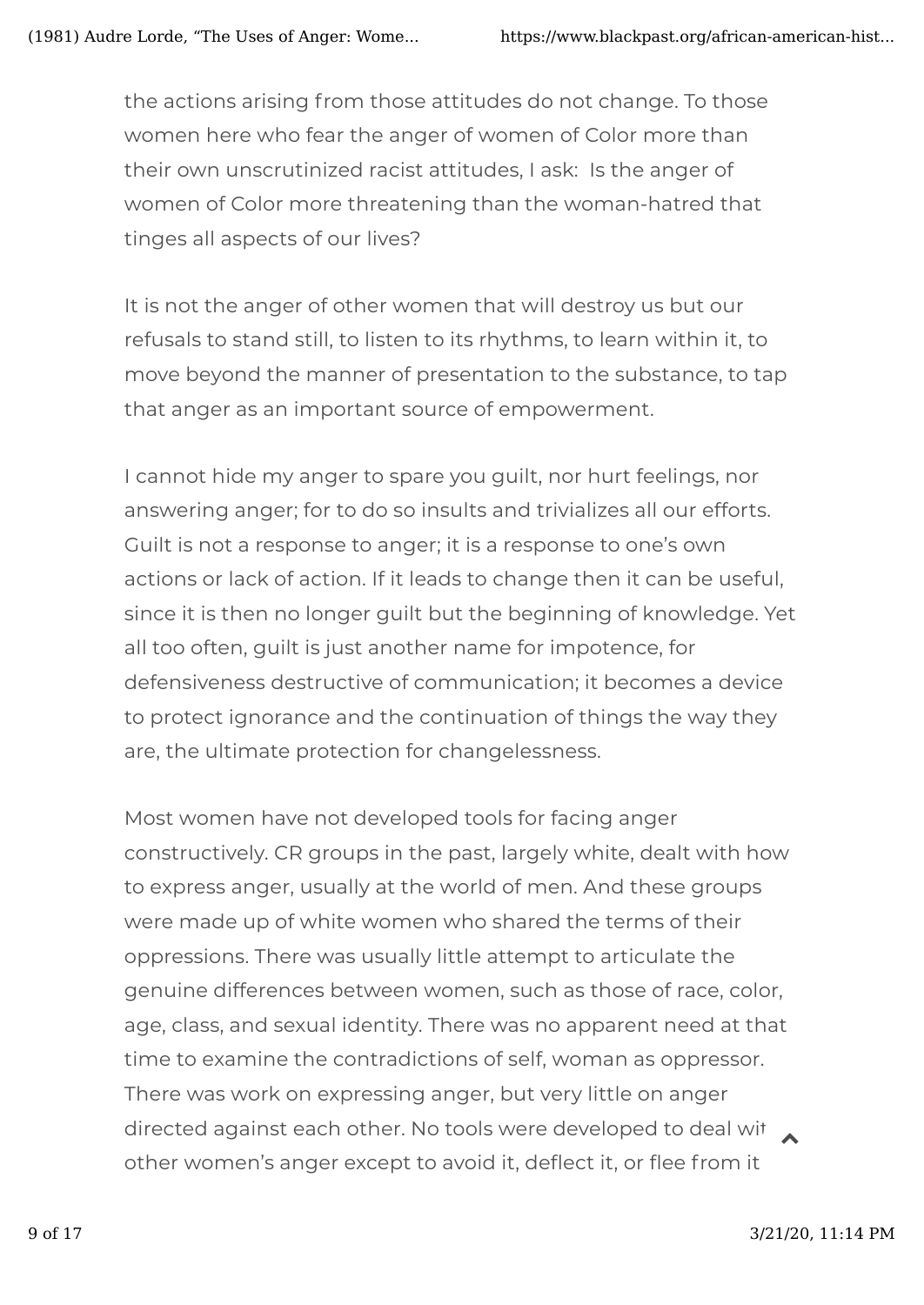under a blanket of guilt.

I have no creative use for guilt, yours or my own. Guilt is only another way of avoiding informed action, of buying time out of the pressing need to make clear choices, out of the approaching storm that can feed the earth as well as bend the trees. If I speak to you in anger, at least I have spoken to you: I have not put a gun to your head and shot you down in the street; I have not looked at your bleeding sister's body and asked, "What did she do to deserve it?" This was the reaction of two white women to Mary Church Terrell's telling of the lynching of a pregnant Black woman whose baby was then torn from her body. That was in 1921, and Alice Paul had just refused to publicly endorse the enforcement of the Nineteenth Amendment for all women — by refusing to endorse the inclusion of women of Color, although we had worked to help bring about that amendment.

The angers between women will not kill us if we can articulate them with precision, if we listen to the content of what is said with at least as much intensity as we defend ourselves against the manner of saying. When we turn from anger we turn from insight, saying we will accept only the designs already known, deadly and safely familiar. I have tried to learn my anger's usefulness to me, as well as its limitations.

For women raised to fear, too often anger threatens annihilation. In the male construct of brute force, we were taught that our lives depended upon the good will of patriarchal power. The anger of others was to be avoided at all costs because there was nothing to be learned from it but pain, a judgment that we had been bad girls, come up lacking, not done what we were supposed to do. And if we accept our powerlessness, then of course any anger can  $\blacktriangle$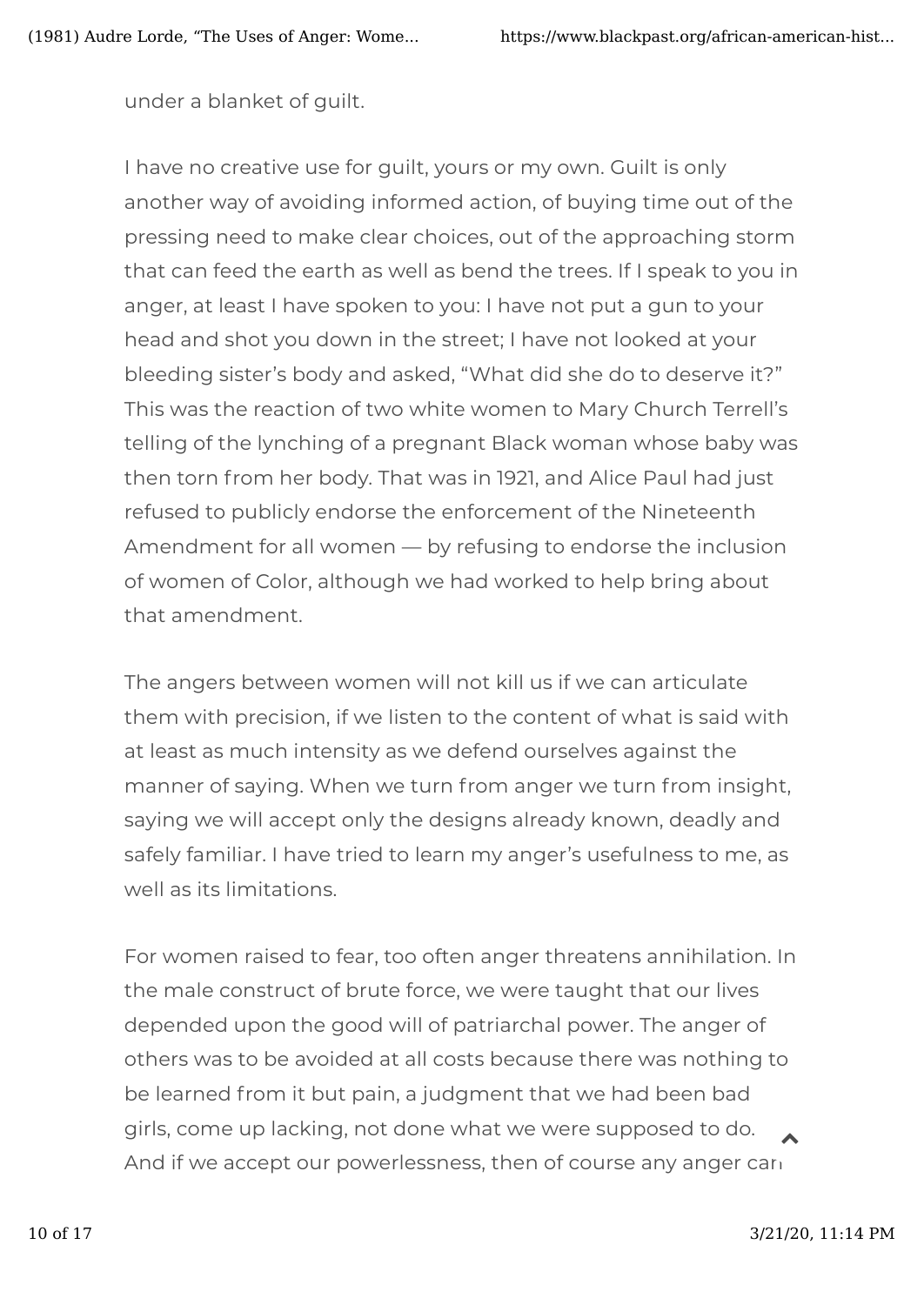destroy us.

But the strength of women lies in recognizing differences between us as creative, and in standing to those distortions which we inherited without blame, but which are now ours to alter. The angers of women can transform difference through insight into power. For anger between peers births change, not destruction, and the discomfort and sense of loss it often causes is not fatal, but a sign of growth.

My response to racism is anger. That anger has eaten clefts into my living only when it remained unspoken, useless to anyone. It has also served me in classrooms without light or learning, where the work and history of Black women was less than a vapor. It has served me as fire in the ice zone of uncomprehending eyes of white women who see in my experience and the experience of my people only new reasons for fear or guilt. And my anger is no excuse for not dealing with your blindness, no reason to withdraw from the results of your own actions.

When women of Color speak out of the anger that laces so many of our contacts with white women, we are often told that we are "creating a mood of hopelessness," "preventing white women from getting past guilt," or "standing in the way of trusting communication and action." All these quotes come directly from letters to me from members of this organization within the last two years. One woman wrote, "Because you are Black and Lesbian, you seem to speak with the moral authority of suffering." Yes, I am Black and Lesbian, and what you hear in my voice is fury, not suffering. Anger, not moral authority. There is a difference.

To turn aside from the anger of Black women with excuses or the  $\blacktriangle$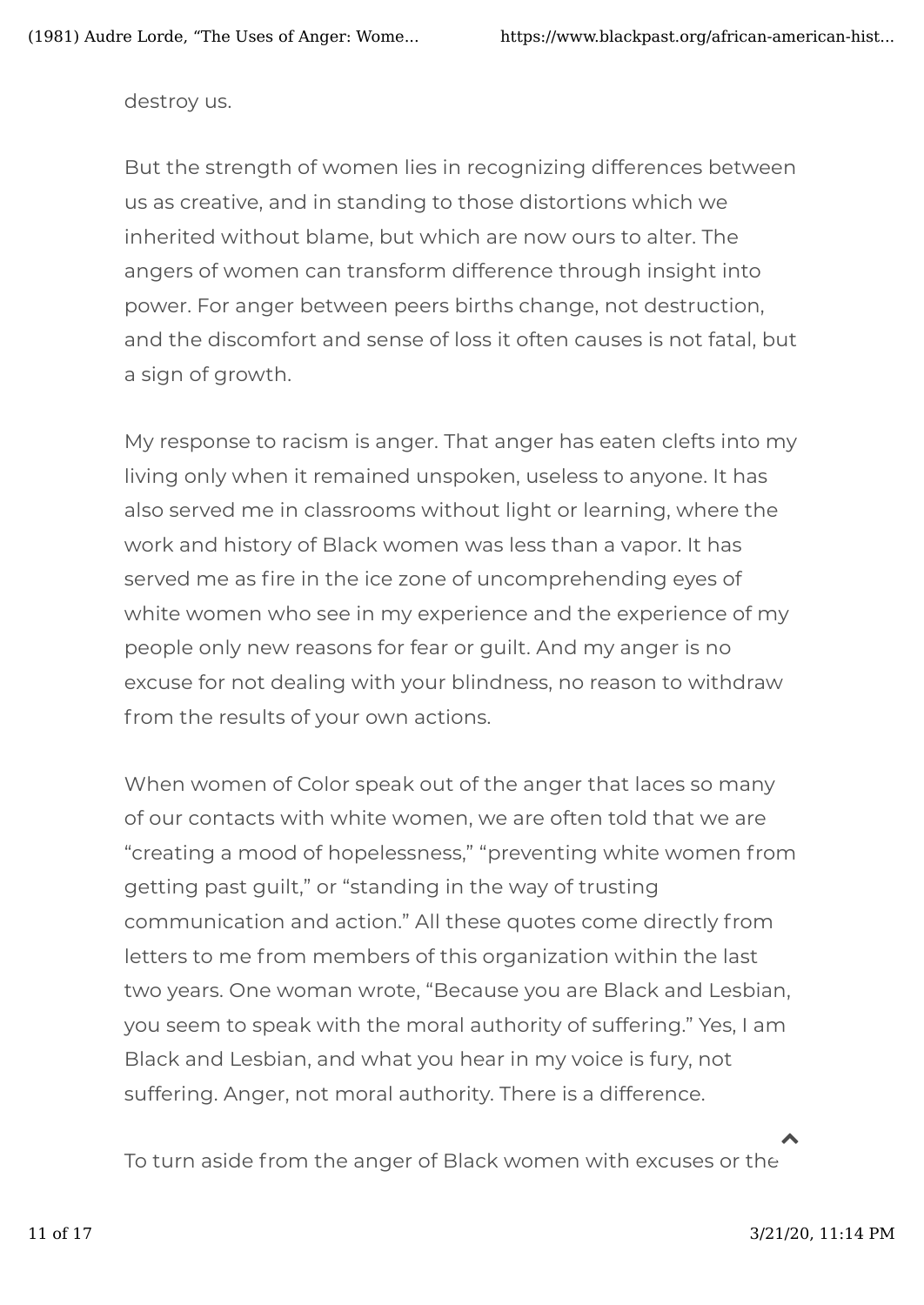pretexts of intimidation is to award no one power – it is merely another way of preserving racial blindness, the power of unaddressed privilege, unbreached, intact. Guilt is only another form of objectification. Oppressed peoples are always being asked to stretch a little more, to bridge the gap between blindness and humanity. Black women are expected to use our anger only in the service of other people's salvation or learning. But that time is over. My anger has meant pain to me but it has also meant survival, and before I give it up I'm going to be sure that there is something at least as powerful to replace it on the road to clarity.

What woman here is so enamoured of her own oppression that she cannot see her heelprint upon another woman's face? What woman's terms of oppression have become precious and necessary to her as a ticket into the fold of the righteous, away from the cold winds of self-scrutiny?

I am a lesbian woman of Color whose children eat regularly because I work in a university. If their full bellies make me fail to recognize my commonality with a woman of Color whose children do not eat because she cannot find work, or who has no children because her insides are rotted from home abortions and sterilization; if I fail to recognize the lesbian who chooses not to have children, the woman who remains closeted because her homophobic community is her only life support, the woman who chooses silence instead of another death, the woman who is terrified lest my anger trigger the explosion of hers; if I fail to recognize them as other faces of myself, then I am contributing not only to each of their oppressions but also to my own, and the anger which stands between us then must be used for clarity and mutual empowerment, not for evasion by guilt or for further separation. I am not free while any woman is unfree, even when  $\blacktriangle$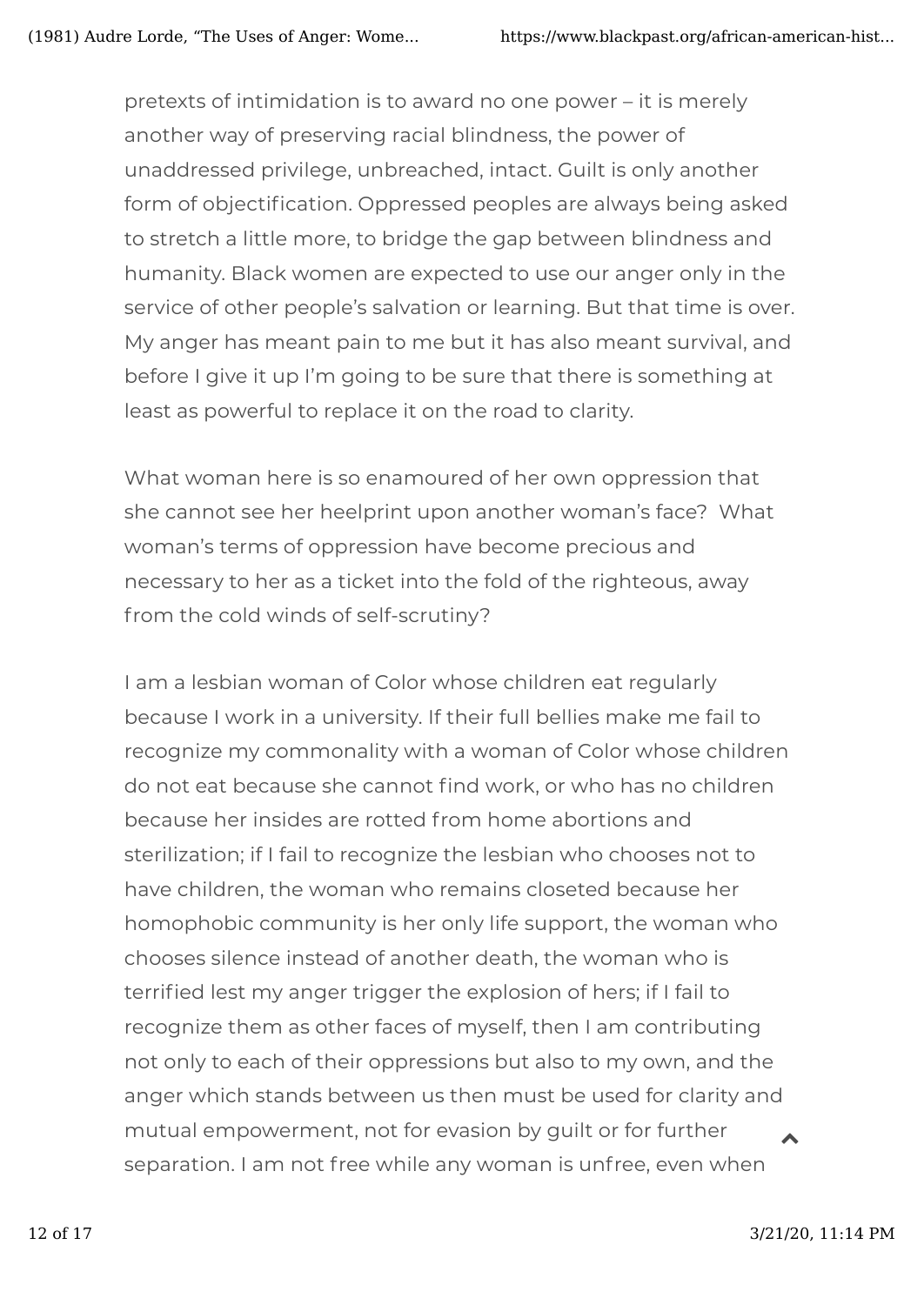her shackles are very different from my own. And I am not free as long as one person of Color remains chained. Nor is anyone of you.

I speak here as a woman of Color who is not bent upon destruction, but upon survival. No woman is responsible for altering the psyche of her oppressor, even when that psyche is embodied in another woman. I have suckled the wolfs lip of anger and I have used it for illumination, laughter, protection, fire in places where there was no light, no food, no sisters, no quarter. We are not goddesses or matriarchs or edifices of divine forgiveness; we are not fiery fingers of judgment or instruments of flagellation; we are women forced back always upon our woman's power. We have learned to use anger as we have learned to use the dead flesh of animals, and bruised, battered, and changing, we have survived and grown and, in Angela Wilson's words, we are moving on. With or without uncolored women. We use whatever strengths we have fought for, including anger, to help define and fashion a world where all our sisters can grow, where our children can love, and where the power of touching and meeting another woman's difference and wonder will eventually transcend the need for destruction.

For it is not the anger of Black women which is dripping down over this globe like a diseased liquid. It is not my anger that launches rockets, spends over sixty thousand dollars a second on missiles and other agents of war and death, slaughters children in cities, stockpiles nerve gas and chemical bombs, sodomizes our daughters and our earth. It is not the anger of Black women which corrodes into blind, dehumanizing power, bent upon the annihilation of us all unless we meet it with what we have, our power to examine and to redefine the terms upon which we wil'  $\quad \blacktriangle$ live and work; our power to envision and to reconstruct, anger by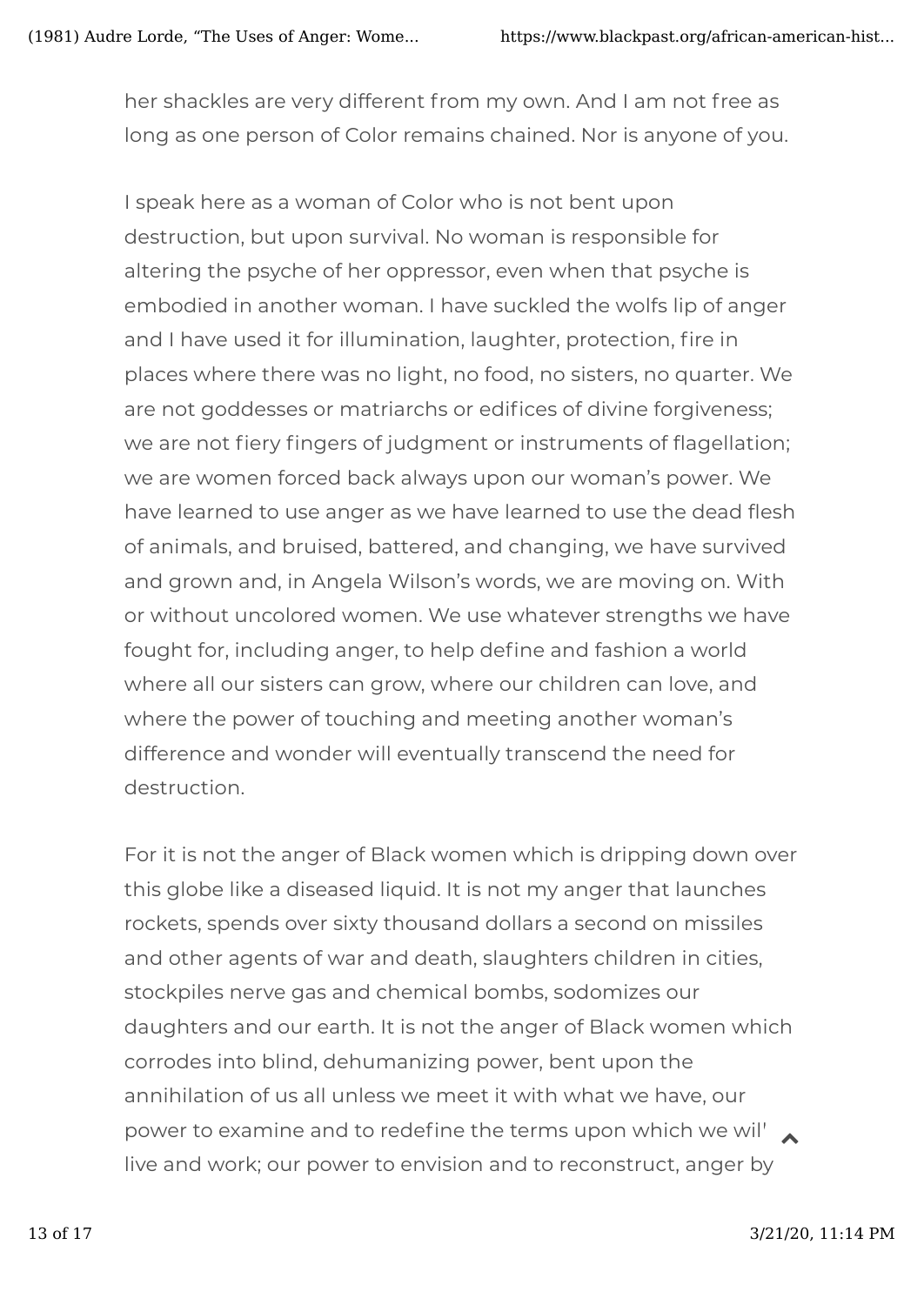painful anger, stone upon heavy stone, a future of pollinating difference and the earth to support our choices.

We welcome all women who can meet us, face to face, beyond objectification and beyond guilt.



#### SUBJECTS:

African American History, , Speeches

TERMS:

20th Century (1900-1999), , United States - Connecticut, , Speech Time Frame: 1951-2000, , Gender-Women

Do you find this information helpful? A small donation would help us keep this accessible to all. Forego a bottle of soda and donate its cost to us for the information you just learned, and feel good about helping to make it available to everyone!

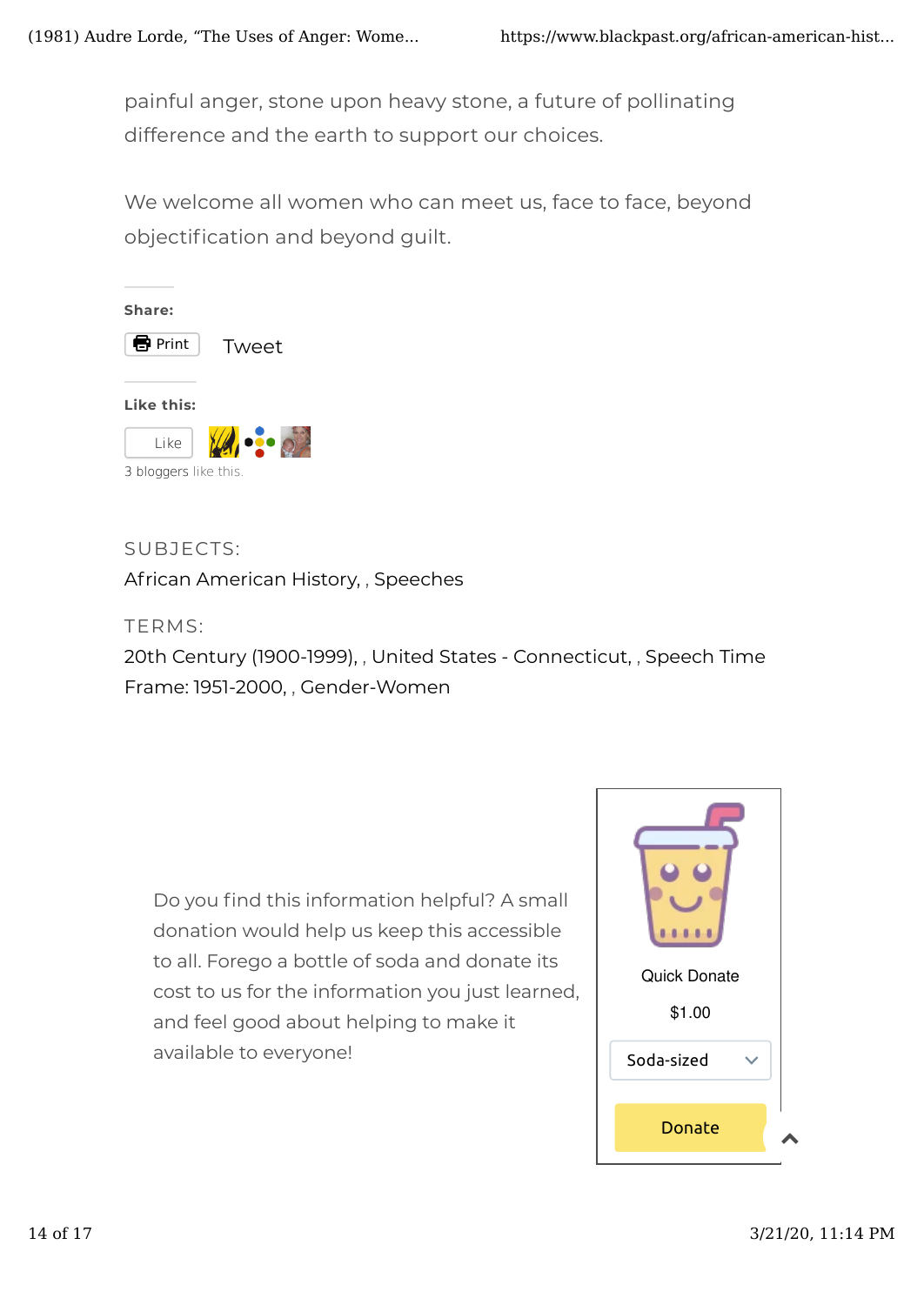

CITE THIS ARTICLE IN APA FORMAT:

BlackPast, B. (2012, August 12) (1981) Audre Lorde, "The Uses of Anger: Women Responding to Racism". Retrieved from https://www.blackpast.org /african-american-history/1981-audre-lorde-uses-anger-women-respondingracism/

SOURCE OF THE AUTHOR'S INFORMATION:

Audre, Lorde, Sister Outsider: Essays & Speeches by Audre Lorde (Berkeley: Crossing Press, 2007), 124-133.

PREVIOUS (1982) Audre Lorde, "Learning from the 60s"

NEXT Wade Hampton McCree Jr. (1920-1987)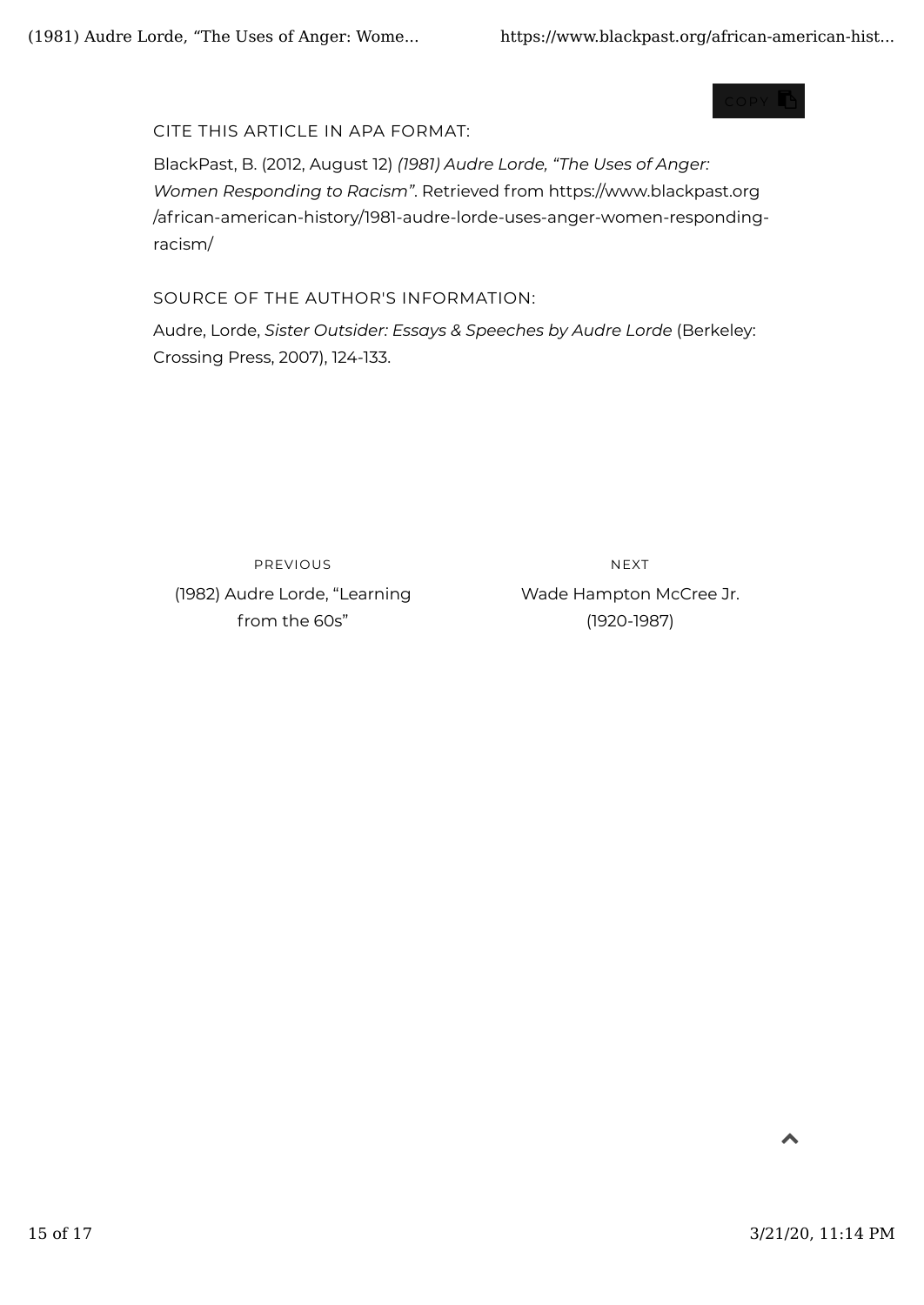## AFRICAN AMERICAN HISTORY

People

Places

Groups & Organizations

Events

Primary Documents

Institutions

Speeches

Perspectives

## GLOBAL AFRICAN HISTORY

People

Places

Groups & Organizations

Events

Primary Documents

Institutions

Speeches

Perspectives

#### ABOUT BLACKPAST

About Us